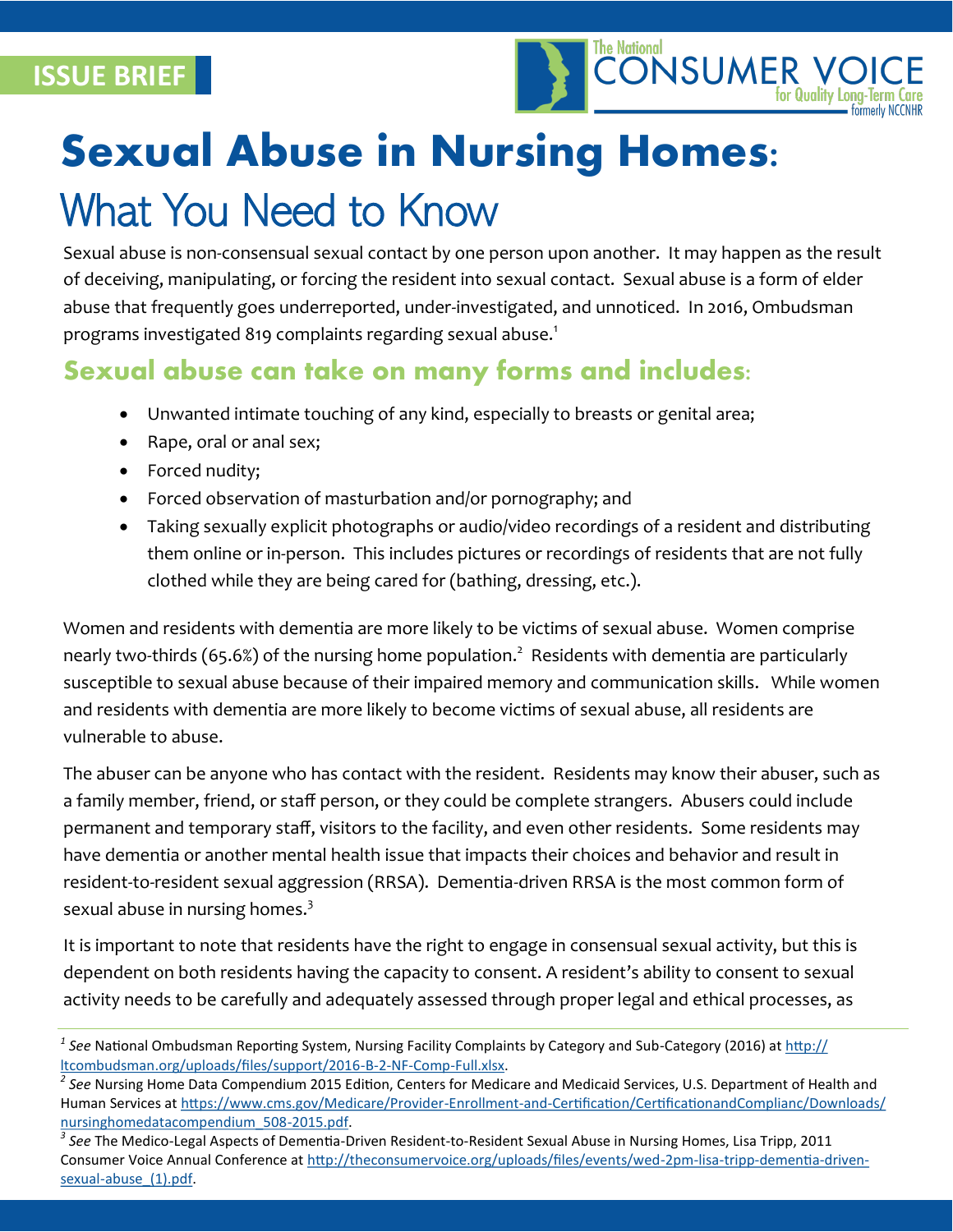some residents with dementia or other cognitive disorders may not be able to consent. Facilities must ensure both resident safety and residents' right to consensual sexual expression.

#### **What are signs of sexual abuse?**

If a nursing home resident is being sexually abused, there may be physical and psychosocial signs of this abuse.

#### **Signs of sexual abuse may include:**

- Bruises around inner thighs, the genital area, or breasts
- Unexplained genital infections or sexually transmitted diseases
- Unexplained vaginal or anal bleeding, pain, or irritation
- New difficulty sitting or walking
- Torn, stained, or bloodied underclothing

#### **Sometimes, there may be no clear physical signs of abuse. However, there may be other signs that something is wrong, such as:**

- Extreme agitation
- Withdrawal from social interactions
- Panic attacks or emerging post-traumatic stress disorder (PTSD) symptoms
- Suicide attempts
- Sudden or unexplained changes in behavior including fear or avoidance of a person or place, fear of being left alone or the dark, and increased nightmares, and/or disturbed sleep.

Residents may exhibit unusual behavior with their abuser, including tense relationships and frequent arguments. They may also exhibit anxiety or excessive fear around their abuser and engage in more aggressive behaviors.

#### **If a resident says they have been sexually assaulted or raped. Believe them!**

### **Residents have the right to be free from abuse**

Under federal law, nursing home residents have the right to be free from abuse, including sexual abuse.<sup>4</sup>

Nursing facilities must:

- Have written policies and procedures to prohibit, prevent, and investigate abuse; $5$
- Train staff on what constitutes abuse and the procedures for reporting incidents or allegations;  $^{\rm 6}$  and
- Not hire anyone who has been found guilty of abuse by a court, has had a finding entered into the state nurse aide registry for abuse, or has had a disciplinary action against them for abuse.<sup>7</sup>

4 42 C.F.R. §483.12

<sup>&</sup>lt;sup>5</sup> 42 C.F.R. §483.12(b)(2)

 $7$  42 C.F.R. §483.12(a)(3)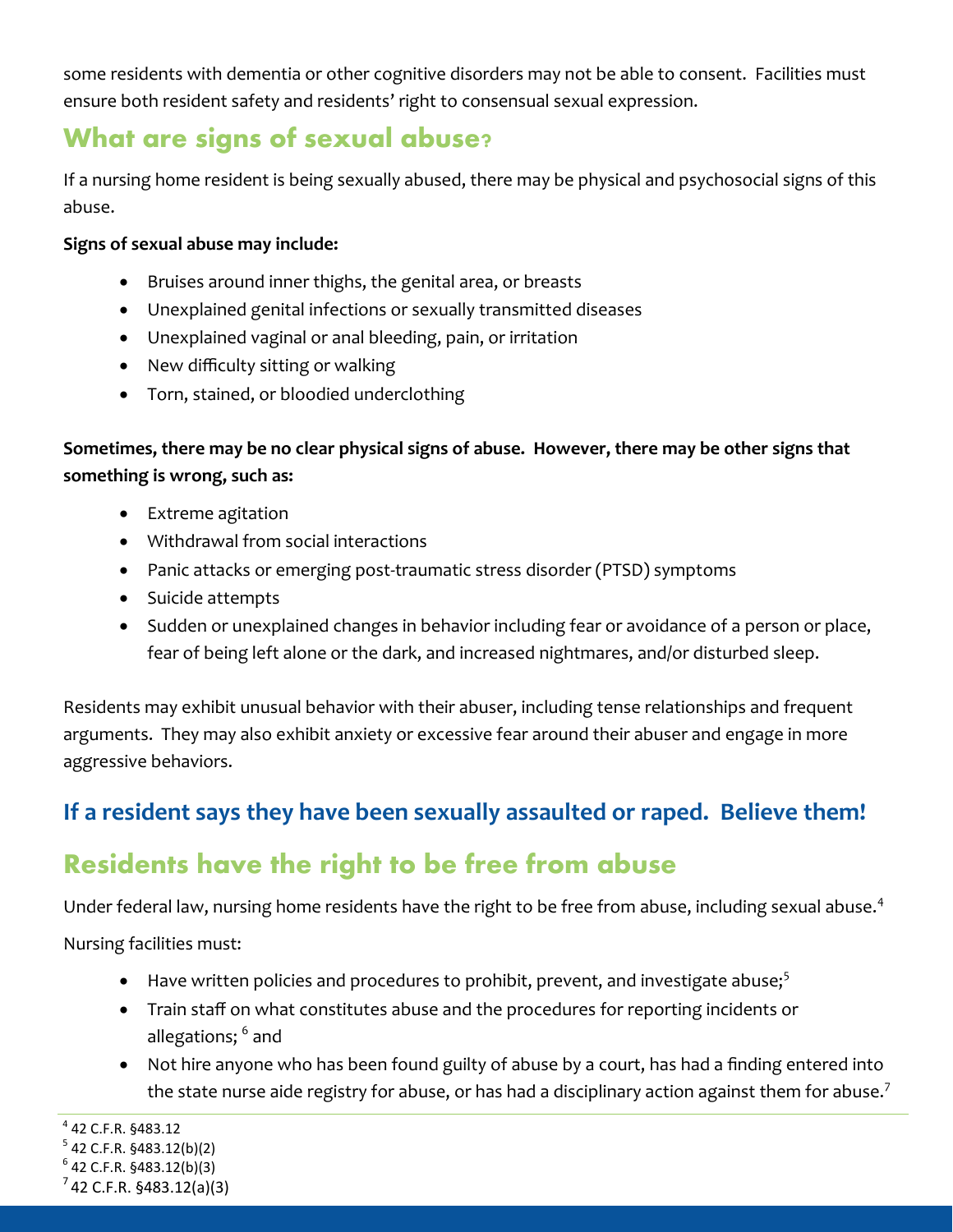### **When the facility receives information about a suspected incident of abuse, they must:**

- Implement safeguards to prevent further potential abuse;<sup>8</sup>
- Report the abuse to the State Survey Agency, law enforcement, and other state officials;<sup>9</sup>
- Conduct a thorough investigation of the abuse; and
- Thoroughly document and report the result of the investigation.<sup>10</sup>

#### **What to do if you suspect sexual abuse is occurring?**

If you suspect that you or another resident is the victim of sexual abuse, please take the following steps:



**Continue to connect with the resident periodically** to monitor how she/he is recovering from the abuse. Link the resident with appropriate medical and psychological support.

Contact information for the Long-Term Care Ombudsman Program, Adult Protective Services, and State Survey and Certification Agency can be found at **[www.theconsumervoice.org/get\\_help](http://www.theconsumervoice.org/get_help)** or by calling ElderCare Locator at 1-800-677-1116 or **[www.eldercare.acl.gov.](http://www.eldercare.acl.gov)**